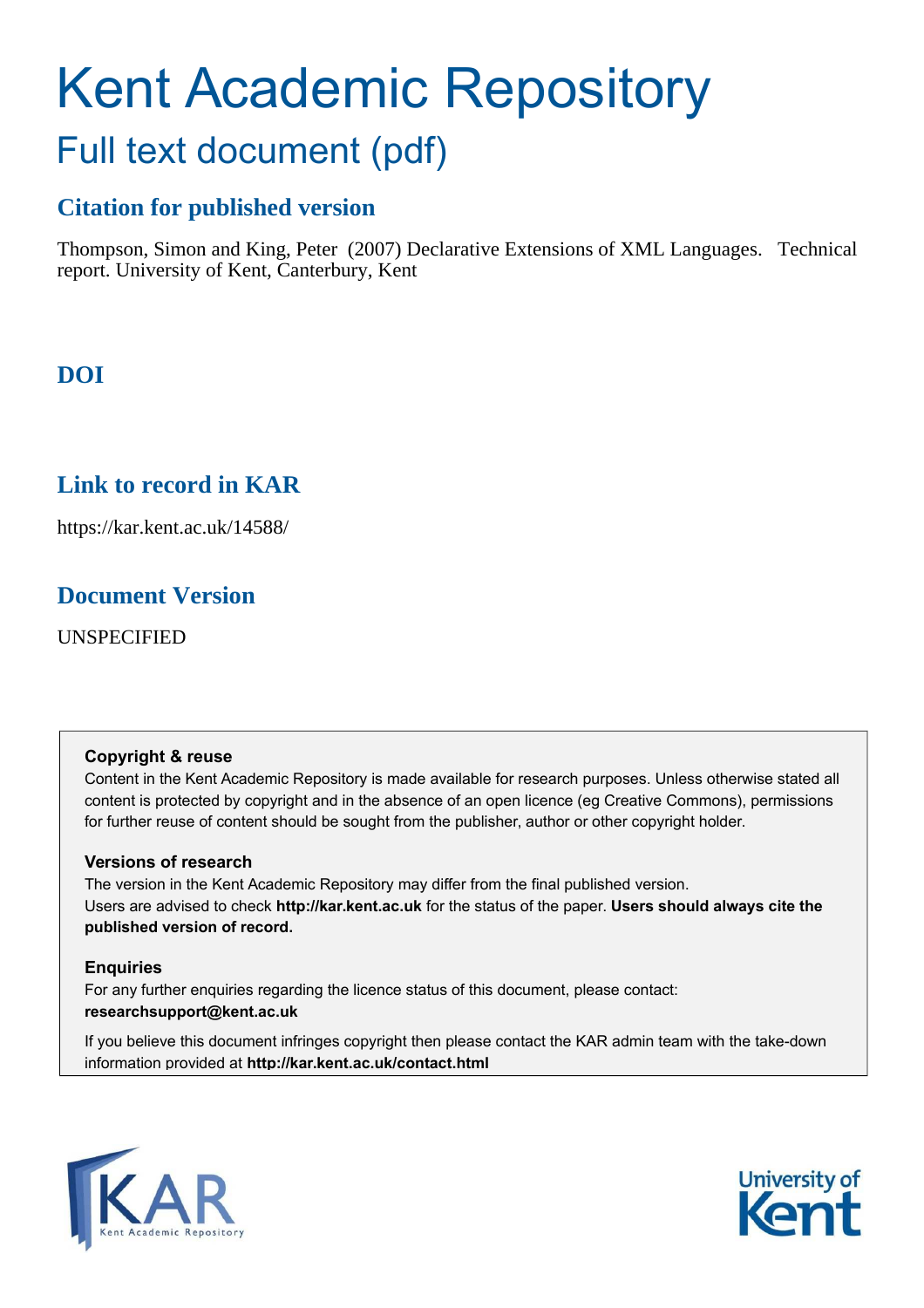## **Declarative Extensions of XML Languages**

| Peter King             |                                |
|------------------------|--------------------------------|
|                        | Department of Computer Science |
|                        | University of Manitoba, Canada |
| prking@cs.umanitoba.ca |                                |

*Simon Thompson Department of Computer Science Computing Laboratory University of Kent, UK prking@cs.umanitoba.ca s.j.thompson@kent.ac.uk*

This work is a continuation of previous, published joint work [KST] towards a set of XML [XML] language extensions that bring tools from the functional programming world to web authors, extending the power of declarative modeling for the web. Our previous work concentrated on two aspects, *expressions* and *user-defined* events, and deliberately left aside other questions regarding data types, encapsulation and so forth.

Work addressed here includes the addition of various facilities to XML languages including definitions and parameterization; complex data and data types; reactivity, events and continuous 'behaviours'. We have considered these extensions in the light of existing and emerging World Wide Web Consortium [W3C] standards.

## **Definitions and parameterization**

We have concluded that XML-based languages should contain a general mechanism to support definition and parameterization. We present this by means of a simple example.

Consider the following SVG/SMIL [SMIL, SVG] fragment:

```
<circle cx="20" cy="20" r="100" fill="red">
<animateMotion dur="5s" from="0,0" to="50,50"/>
</circle>
```
This fragment defines a red circle and a motion animation, moving the circle down and right over the course of 5 seconds. Suppose now that one requires an animation comprising 100 such circles of varying colours and animation durations. In XML as it stands, one is restricted to reproducing this code fragment 100 times, making 100 sets of changes to the attributes *fill* and *dur* . This code reproduction would require extensive use of an editor or of, say, XSLT [XSLT] to enact the necessary transformations to make these 100 edited copies.

Our proposed extensions are inspired by the  $SVG \leq$  ymbol > and  $\leq$ use > but the semantics are different enough that we define new elements <template> for definitions and  $\langle$  instance> for instances of these definitions. These constructs include a simple mechanism for the specification of formal parameters within  $\leq$ template> elements, and the provision of actual parameter values within <instance> elements. Parameterization allows for more flexible instantiation, increasing the domain of application for templates and making the language more efficient as more cases can be represented as templates, thereby reducing file size.

We acknowledge the collaboration of Patrick Schmitz in the work discussed in this sub-section of the report.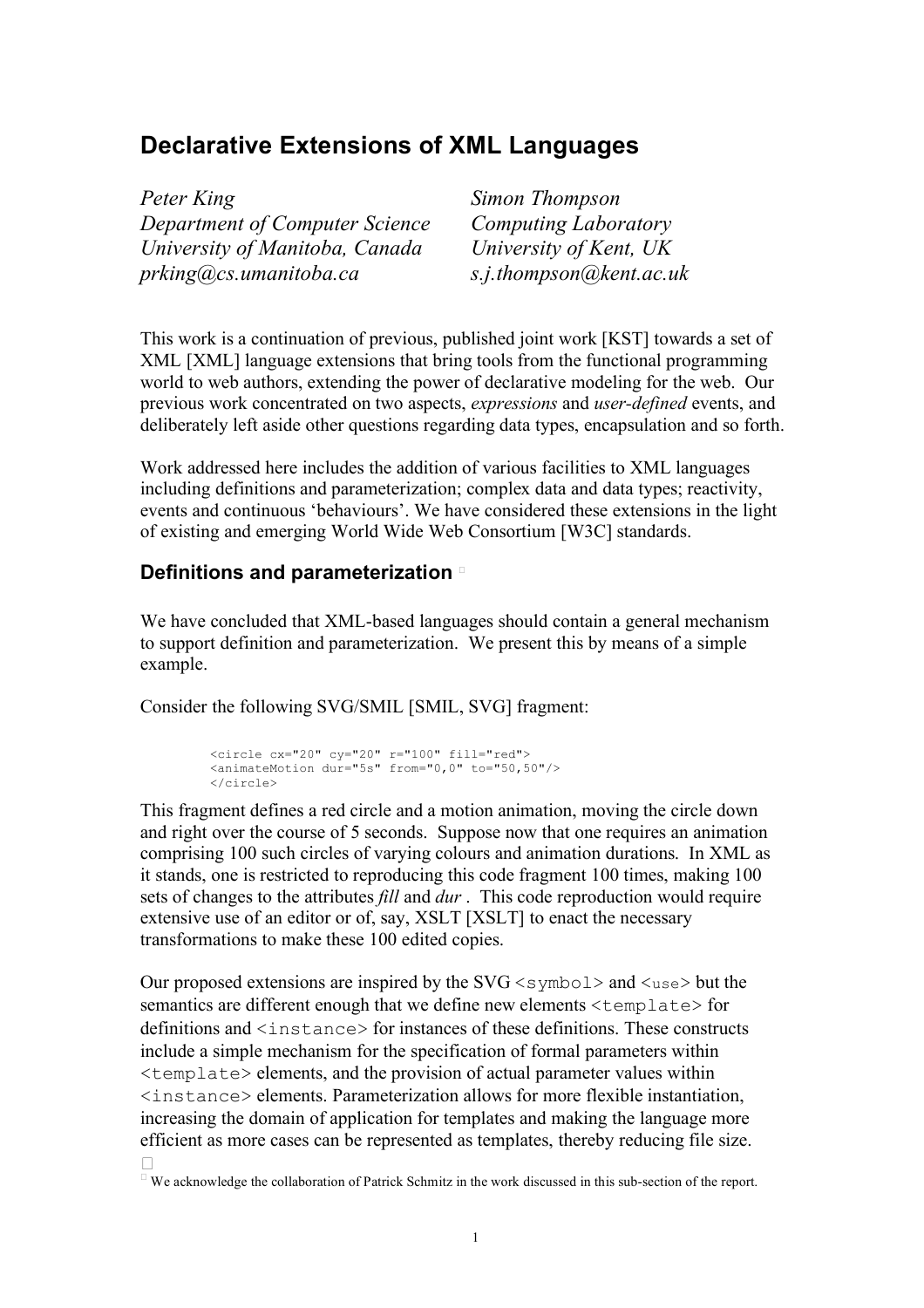Within the template element:

- each (formal) parameter is specified using  $a \leq$  param> element and its name attribute;
- a default value may optionally be assigned to the parameter using the value attribute; omitting this is equivalent to specifying the special value "" (the empty string), and allows *no value* to be specified. When used for an attribute value within the template, this omission effectively specifies that the language default be used;
- a formal parameter may be referenced anywhere within the template content that defines it; the reference is designated by prefixing the parameter name with the '\$' character.

The following example illustrates these notions:

```
<template id="button">
    <param name="color" value="blue" />
   \frac{1}{2} <param name="label" />
   \frac{1}{2} <param name="num" value ="0" />
    <rect id="bg" width="100" height="40" 
         style="fill:$color" 
         x = 0" y="calc(25+$num*(40+5)">
      <text>$label</text>
       <animateColor id="rollover" 
 begin="bg.mouseover" end="bg.mouseover"
 attributeName="fill" to="yellow" />
   \langle/rect\rangle</template>
<instance id="homeBtn" xlink:href="#button">
 <param name="label" value="Home"/>
</instance>
<instance id="goBackBtn" xlink:href="#button">
    <param name="label" value="Go Back"/>
   \frac{1}{2} <param name="num" value="1" />
</instance>
<instance id="searchBtn" xlink:href="#button">
 <param name="color" value="green" />
 <param name="label" value="Search"/>
    <param name="num" value="2" />
</instance>
```
This template describes a generic button with default color, rollover behavior etc. Each instance defines a button in the menu, specifying the label, etc. The position is calculated as a dynamic expression based upon the button number, and shows how we can combine our extension features; an earlier proposal on the addition of calculation (calc) to XML languages is reported in [KST].

In order to make it possible to refer to each instantiated copy independently, a mechanism is required to associate a local identifier space with each such instance. Support for local id-spaces has two further advantages.

- In the first place, it will enable the use of each instance to be exposed as a true DOM copy, rather than as a shadow copy as used by SVG [SVG, §5.6]; any tools that query the DOM need not be modified to work with instances.
- Further, the presence of local ID name-spaces enables the children to be selected by style sheets, to be targeted by external animations or XMLE event bindings [9], and to be referenced by scripts.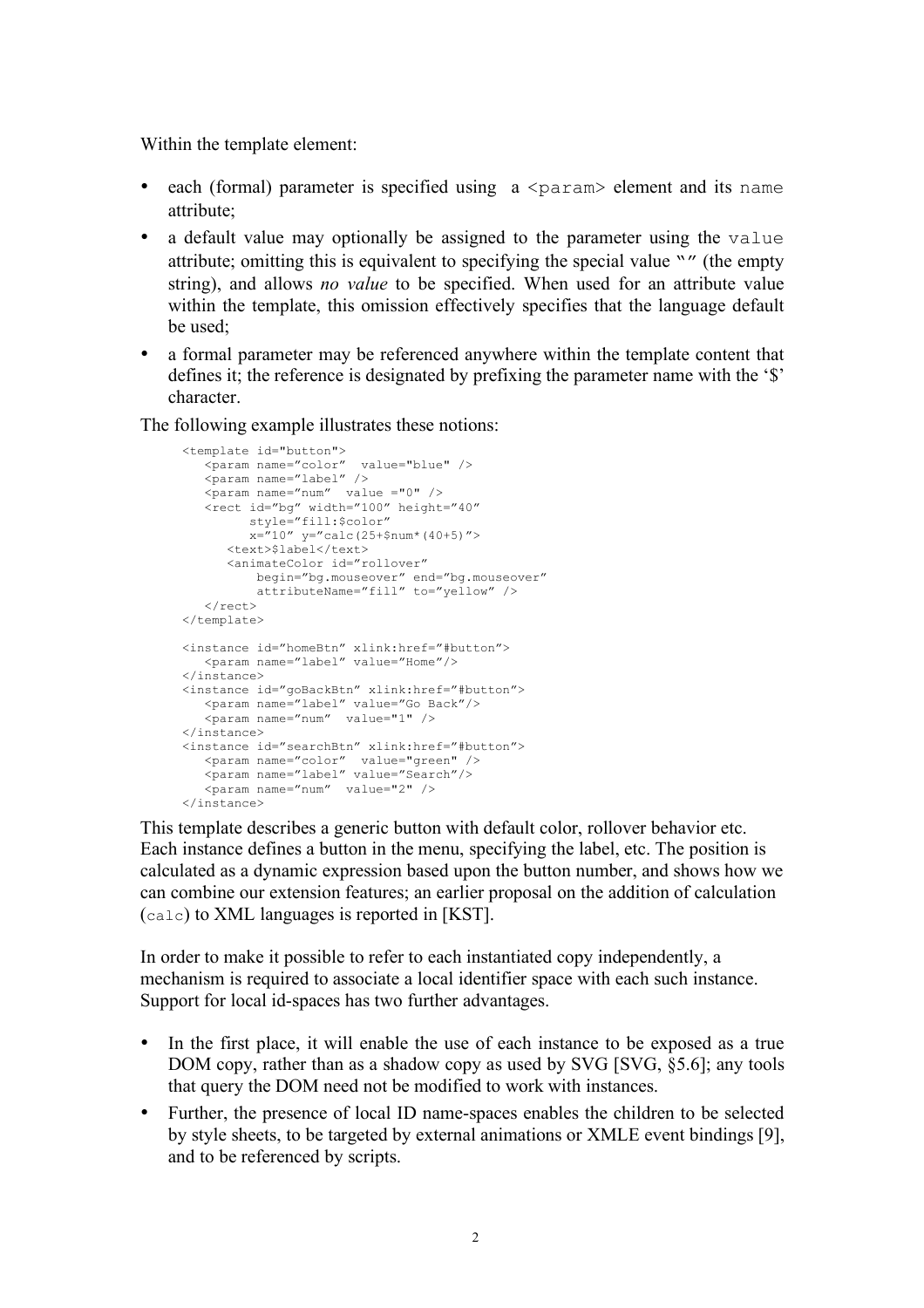We have investigated two possible approaches to the provision of such separate identifier spaces.

The first is a general solution using structured ID references (e.g. homeBtn/bq where the instance introduces a new ID scope, and so bg is found as a descendent of homeBtn), analogous to that used by a compiler when instantiating objects in a scope-based object-oriented language. In the longer term, the DOM and XML Info Set models will need to address the issues associated with compound documents and fragment transclusion, and may well incorporate such a model for local ID-spaces.

A second solution requires no XML parser changes. Our proposal for our template extension translates local IDs and references. The language interpreter will change all local (within the template) ID definitions and local ID references (i.e. ID-REFs to local IDs), inserting the value of the  $\langle$ instance> ID as a prefix. Thus we can express the two distinct references to the background rect element for the *home* and *search*  button instances in the menu example, as in the following animation declarations:

<animate targetElement="homeBtn.bg" …/> <animate targetElement="searchBtn.bg" …/>

## **Data types and evaluation**

In our earlier work towards an augmented XML language [KST], we proposed a limited expression language, which supported calculations of values of a limited repertoire of types, namely the simple, atomic, types of integers, floats, Booleans and strings. Moreover, calculations were restricted to expressions formed from a set of built-in operations, and expressions for calculation could only occur in a limited number of contexts.

We have examined extensions of this earlier proposal in a number of directions, and we have concluded that:

- complex, composite, types should be supported;
- we should be able to support evaluation of expressions over these types;
- expressions for evaluation should be able to include user-defined functions;
- expression evaluation should be possible in a wider set of evaluation contexts.

We now examine these conclusions in turn.

*Data types.* Our earlier proposal was restricted to the addition of three atomic types: floats, integers and Booleans to the existing XML type of strings. We now propose the introduction of structured "concrete" data types along the lines of those supported in a modern typed functional programming language such as Haskell [Haskell98]. This single mechanism includes finite (or "enumerated") types, records; disjoint unions and their combination in variant records. Types may also be recursive.

There is a question of what *concrete syntax* should be used to describe these structured values. Clearly they can be expressed in the syntax of a language like Haskell, or indeed in the s-expressions of lisp. However, they can be represented in a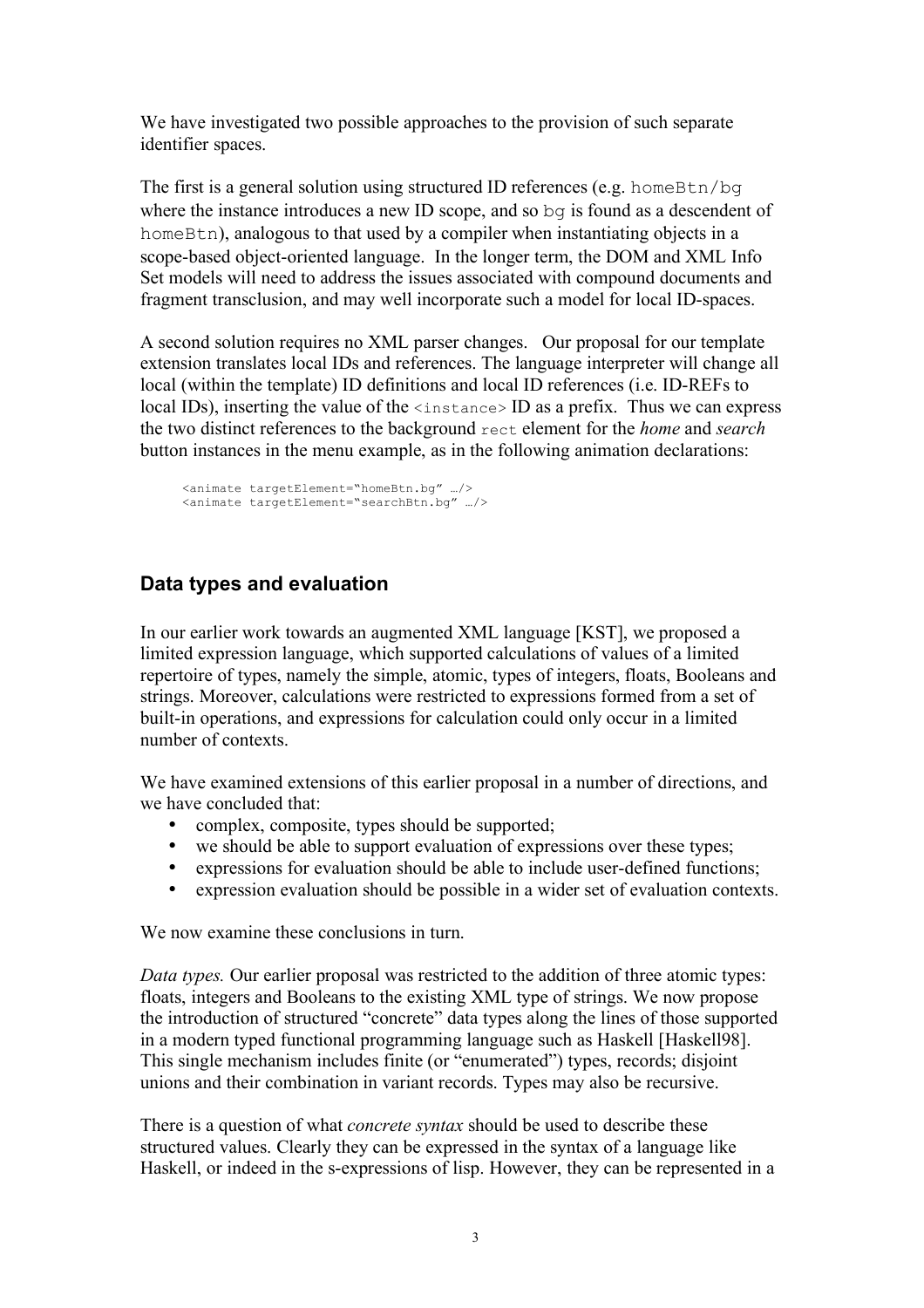straightforward way in XML, particularly if attributes are allowed to take typed values. This proposal is implicit in [KST], where numeric attributes were introduced.

To give a concrete example, a record containing a colour and a simple geometric shape, where different shapes are specified in different ways, could be represented thus

```
<geometric-object> 
 color=<red/>
 shape=<circle radius=4.3>
        <center x=2.1 y=4.3/>
        </circle>
</geometric-object>
```
Note, however, that the use of typed attributes can simply be seen as *syntactic sugar*  for standard XML, since attributes themselves are superfluous. The form

```
<elem a1=v1 a2=v2>
 … content …
</elem>
```
Can be replaced by the (admittedly less user-friendly)

```
<elem> 
   \langle a1 \ranglev1\langle a1 \rangle <a2>v2</a2>
  … content …
</elem>
```
and such a translation is equally valid for  $v_1$  and  $v_2$  as arbitrarily complex structured values as it is for them as strings. Applying this to the geometric shape example above, we obtain

```
<geometric-object> 
 <color>
    <red/>
  </color>
 <shape>
     <circle> 
           <radius>
              4.3
           </radius>
           <center>
             <x> 2.1
             \langle x \rangle\langle y \rangle 4.3
             \langle/y>
           </center>
     </circle>
  </shape>
</geometric-object>
```
Other examples include collection types, which can be represented by Haskell-style lists or indeed by multiple items within a single element, and arrays, which could be represented by ordered lists of elements, or by collections of index-value pairs (which can also be seen as finite maps). Recursion also permits tree-structured data. Such types could be used in the example of the animated circle presented earlier, for instance to represent all one hundred circles by means of an array or a collection type.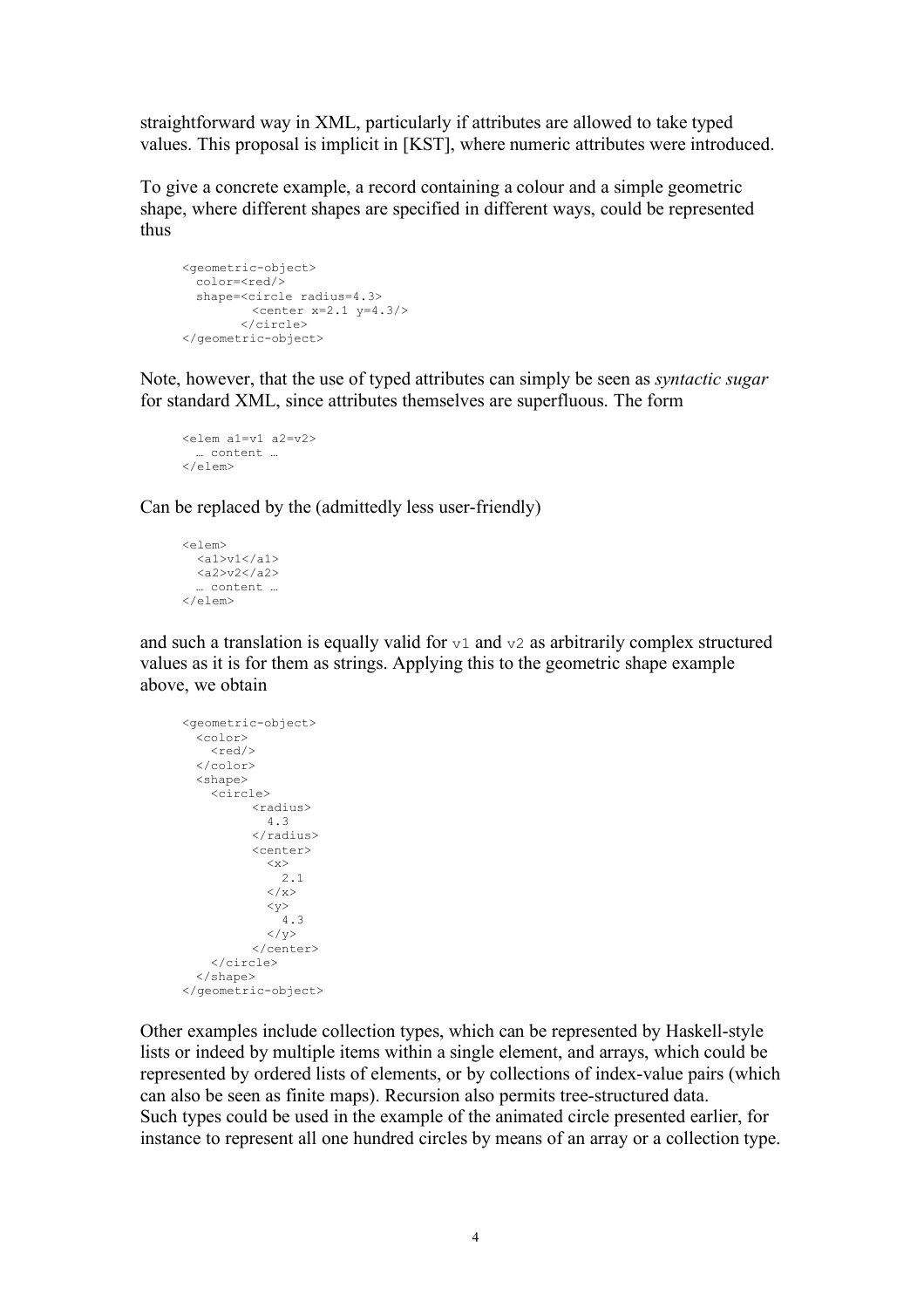The introduction of types allows us to work with complex structured data within an XML document. With types comes the prospect of *type errors*, which break the type discipline of the system. Type errors can manifest themselves dynamically, by means of constraints being broken by computation, which is itself triggered by the need to render a document, for example. *Type checking* can also be performed statically, and this can point to type errors at the time that a document is authored rather than when it is rendered. It remains as future work to examine a number of aspects of type checking XML documents; we expect to investigate, among other points, at least the following.

- The role of type definitions: should these be extracted from a document, or should types be defined explicitly?
- The role of type declarations: should types for parameters, functions and so forth be given in an explicit way, or should some form of *type inference* be used (to the extent that this is possible?
- XML schema and types: should types simply be seen as particular fragments of XML schemata, or should they have a separate identity. Whilst economy favours the former, the latter emphasises the fact that the values passed around have a different, computational, status to the general XML markup in a document. Moreover, it is possible that making an explicit distinction supports or is indeed a necessary prerequisite of static type checking.

## **Expressions and expression evaluation**

The introduction of values and types allows data representing complex objects to be constructed and passed around between elements in a document. Our intention is to introduce computations into the values of attributes. Calculation was discussed in earlier work [KST] where there were two essential restrictions:

- computed (or 'calculated') expressions could only occur in a limited, fixed, collection of contexts;
- the operators and functions that could be used in expressions come from a limited repertoire that explicitly excludes *user-defined functions*.

In the extensions proposed here we lift both of these restrictions.

There are a variety of proposals for user-defined functions in existing XML-based languages.

- XSLT 2.0 allows the definition of functions (as opposed to templates); these are called 'stylesheet functions' and are described in detail in [XSLT, §10.3].
- Standard libraries of functions are defined in a number of XML-based languages, including XPath [XPath], as well as in ECMAScript [ECMAScript].

We would wish to be consistent with these models to the extent that is feasible.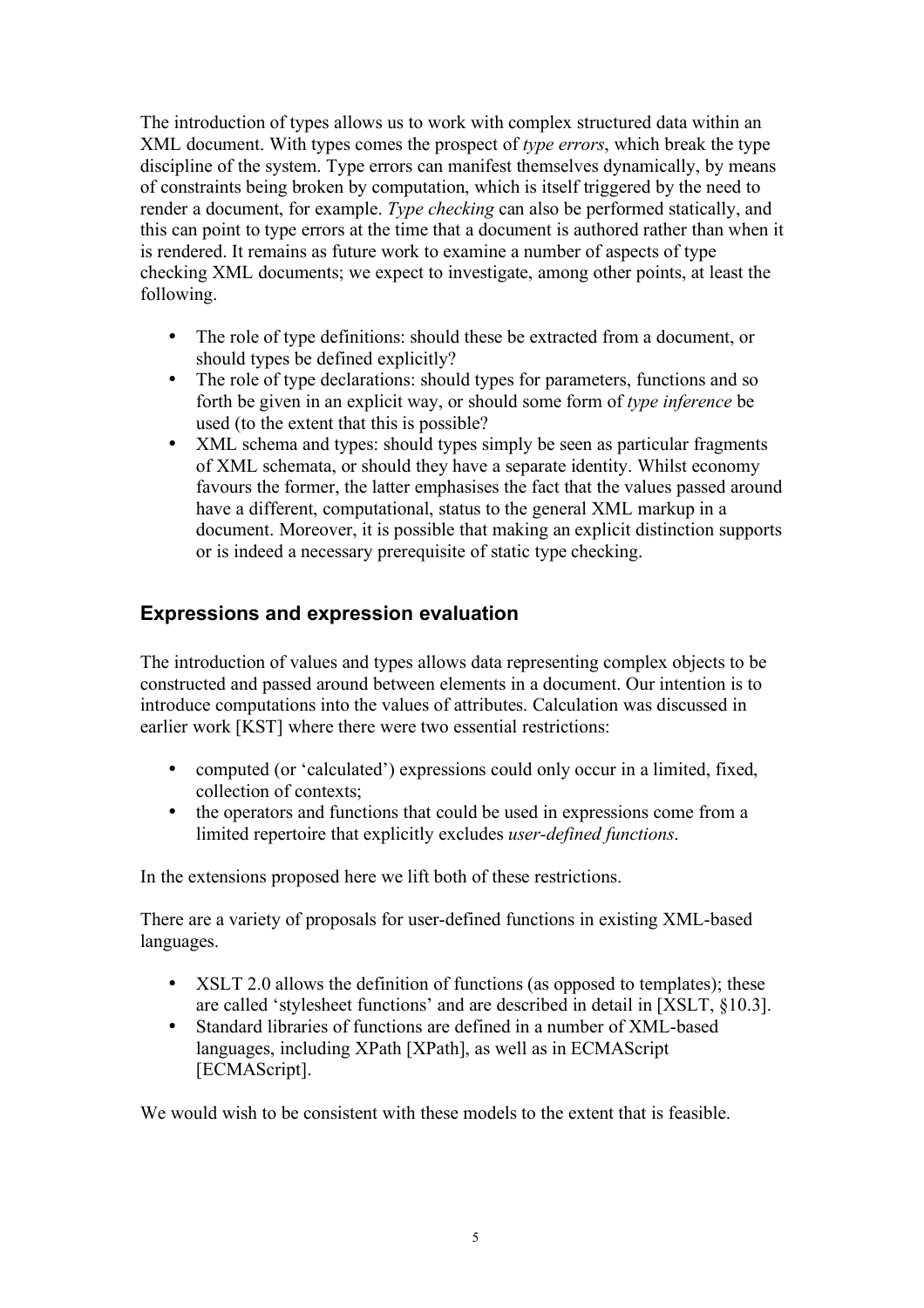The proposal thus far includes computations which are static. We propose in the following section that dynamically changing *behaviours* can also be included in the computation model.

## **Reactivity: events and behaviours**

Our previous work [KST] outlined a proposal for the support of user-defined events, how such events are raised and how they are handled. In the light of recent developments we see that these events can subsumed under the general event description and handling mechanism of XML Events [XMLE].

The XML Events model views events as atomic, and being initiated externally to the browser; it is possible to build a set of combining forms for events, the most obvious one taking a set of events into a single event which fires when and only when one of the set fires.

Later in this section we will argue that atomic events can also be defined by the user, but first we have to introduce the notion of *behaviours,* which were discussed in [CKT] and were in turn inspired by the Fran model of reactivity [Fran]*.*

A behavior is a data value that *evolves in time*. Motivating examples of *external* behaviours would include

- a numerical value arising from a *sensor* in the environment, measuring something like temperature or pressure;
- $\bullet$  a tuple of values  $(R, G, B)$  representing the *colour* of an artifact.

Behaviours can also be internal, arising as an artifact of computation, such as

- a *sawtooth* function such representing the fractional part of the current time;
- a combination of simpler behaviours, such as the (pointwise) *difference* between two numerical behaviours, or
- a Boolean behaviour which is *true* if and only if the value of one numerical behaviour is greater than or equal to the value of another. A Boolean behaviour we term a *condition.*

Behaviours can depend on events, and vice versa.

- A composite behaviour can switch repeatedly between values of two behaviours, for example the value of two temperature sensors, on the occurrence of a particular event, such as a left mouse button press. The mechanism underlying this uses an event handler in the definition of a behaviour.
- An event can be triggered by a condition: the event is said to happen at each point where the condition moves from *false* to *true*. In other words, this has the effect of firing an event each time a logical property becomes *true.* By this means, new 'internal' events are created, as mentioned earlier in this section.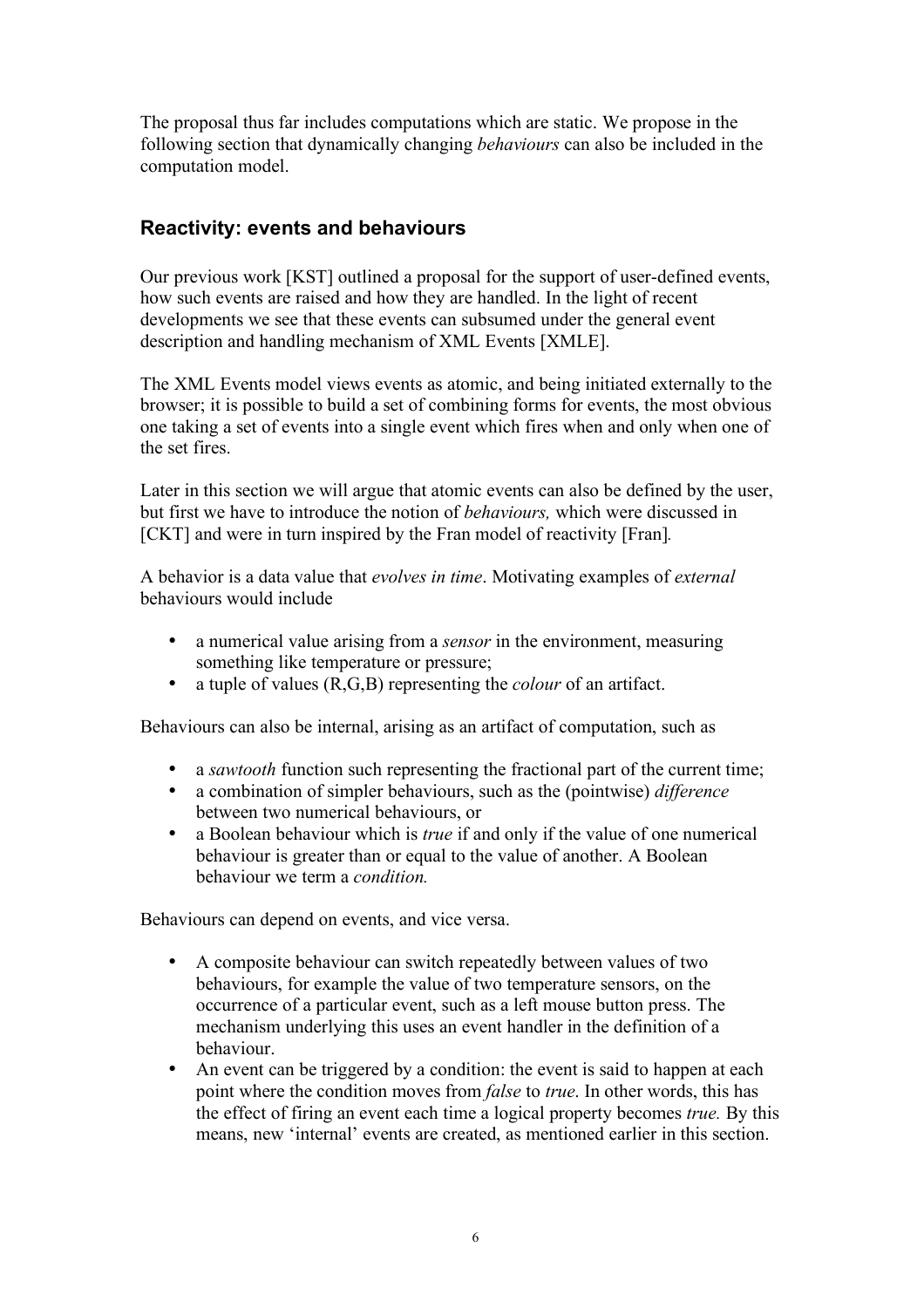The presence of a behaviour in a computed value will naturally force a different computation model on those parts of the document that are dependant on the behaviour. For instance, an image which depends on a behavior will be an animated image.

The representation of behaviours in functional languages typically treats them as infinite objects, whereas in SMIL applications one needs definite (or indefinite) finite durations for values. Indeed, this question also has implications for combinations of values. We have discussed the relationship between finite and infinite behaviours in earlier work [CKT].

## **Encapsulation**

Our previous work identified two options, one in which events and handlers are integrated and the other in which they kept separate:

1. A value is like a Fran behaviour:

```
<value type="int"
      initial = "345" change = "increment"
        trigger = "foo.click">
```
2. Values and their "handlers" are separated as follows:

```
<value type="int"
      initial = "345" handler = "fred">
<handler name = "fred"
        change = "increment" trigger = "foo.click">
```
Given we are adopting the *XML Events* approach, which separates events and handlers, we have determined that the second form will be adopted.

## **Future work**

Some aspects of our proposed future work in this area have been identified in the foregoing descriptions. These include

- further work on the precise nature of type definitions and parameters, and the relationship between types in our sense) and XML DTD's and Schemata;
- the precise form of our function definition feature, to ensure that we are consistent with the analogous feature in other XML languages;

Furthermore, as this report suggests, our research of the matters discussed in this report has been based on two considerations (a) purely linguistic questions (b) in relation to a further set of use cases. A third aspect (c) using and appropriately